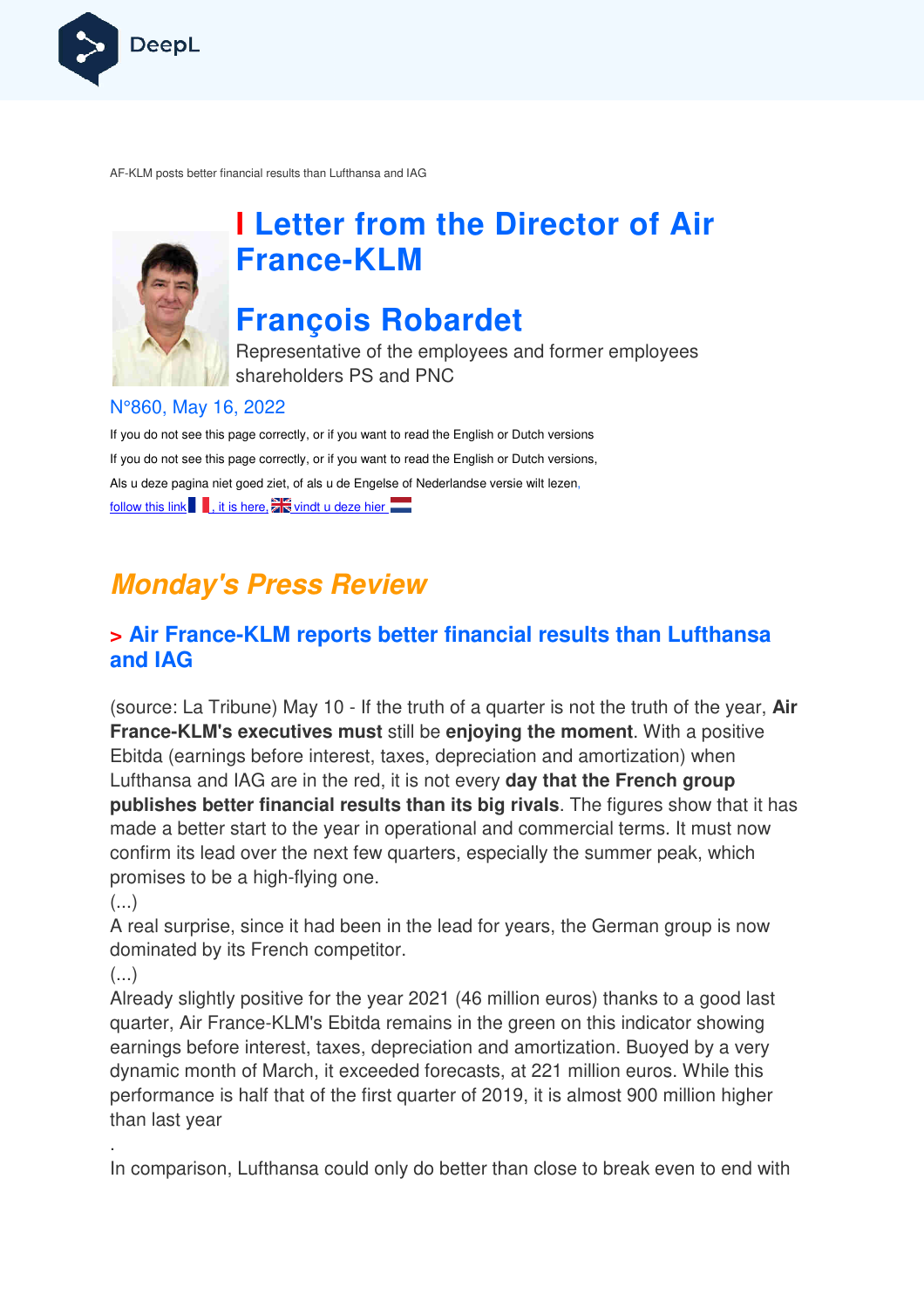a negative adjusted Ebitda of 28 million euros. Without adjustment, the loss could be another 50 million

**This difference is also reflected in the operating result. Air France-KLM did**  not manage to turn a profit - which would have been an achievement for a first quarter given the general context. Nevertheless, it **published a much reduced operating loss of -350 million euros, i.e. a negative margin of 8%**. The consensus of analysts, established between mid and late April, was on average for a loss of 583 million euros. The group has therefore done much better. On the other hand, **Lufthansa has done less well than expected** by analysts by several tens of millions of euros **with an operating loss of 640 million euros**. This is almost twice as good as a year earlier, but still **gives a margin of -12%**

**IAG is far behind with a loss of 731 million**. This is far from the consensus, which was betting on a loss of around 500 million euros, but with strong divergences in estimates. Given the weakness of the turnover, **this gives a negative margin of 21%**. The group was however the best off last year with an operating loss of 1.08 billion euros against 1.14 for Lufthansa and 1.18 for Air France-KLM.

Several factors can explain this good performance of the French group compared to its European competitors.

#### (...)

.

.

According to one observer, **Air France-KLM has demonstrated strong agility on its network**. The group has been able to adapt to the prolonged closure of Asia in order to deploy its capacities on other destinations. This analysis is corroborated by an analyst who emphasizes Air France-KLM's ability to add additional volume and above all to place it well with a better price effect than its competitors. Starting earlier than these competitors, the French group has managed to increase its yield by almost 1% compared to 2019. For the analyst, this reveals a rather interesting operational leverage.

To do this, Air France has largely strengthened its service to the French overseas territories from 2021. (...) The Caribbean-Indian Ocean segment welcomed more than one million passengers in the first quarter, generating revenues of 454 million euros over the quarter. This is one million more than in 2019.

(...)

Air France-KLM has also been able to count on Africa, its other resilient market during the crisis

(...)

**Lufthansa seems to have had more difficulty redeploying capacity on longhaul routes**, despite a higher passenger volume: 13 million compared to 12 million for Air France-KLM. Its offer remains more than 40% lower than in 2019, where the French group has restored three-quarters of its capacity. **The gap is even more obvious in certain markets such as North America, with a 20-point difference.**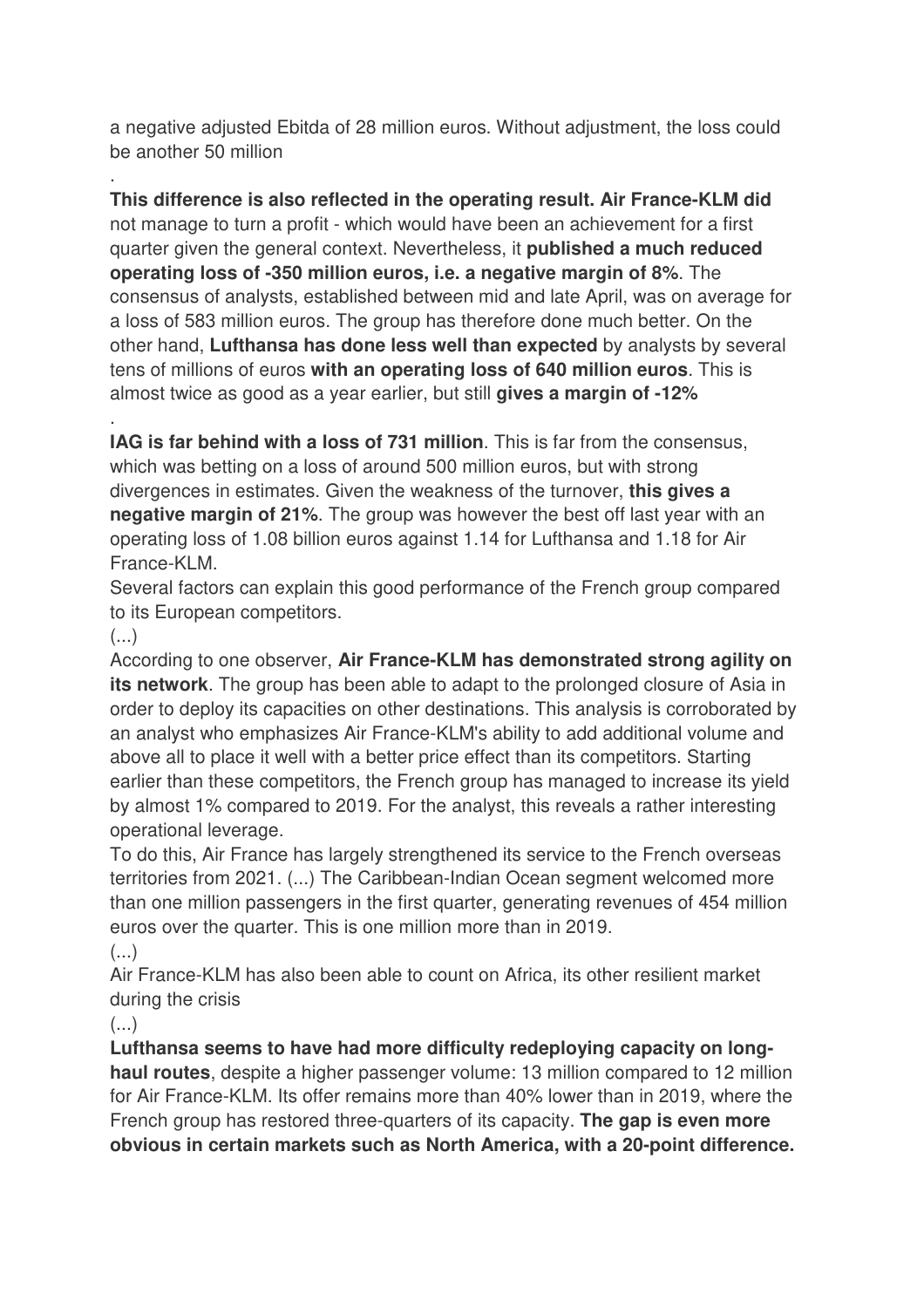Despite this cautious approach to restarting its network, **Lufthansa's load factor is 9 points lower than that of Air France-KLM. And unlike the French group, it has seen its yield fall by 2.5%** - even if the two remain fairly close in the end. The German group nevertheless warns that it will continue to play on prices to significantly increase its yield for the rest of the year.

More focused on Europe, **Lufthansa has** (...) **suffered from the poor performance of its low-cost subsidiary Eurowings**, which is currently in the midst of an evolution between the opening of bases in Europe and the relaunch of its long-haul activity last summer, in the face of Transavia, which is in full development. The former generated 200 million euros in revenues for an operating loss of 163 million euros, while the latter earned 249 million euros for a loss of 92 million. In the game of negative margins - typical for these airlines in winter - Transavia is doing much better than Eurowings.

Beyond the activity, **Air France-KLM finally seems to be benefiting from its restructuring**. As one analyst notes, the group has succeeded in effectively "variabilizing" its costs by correlating them as closely as possible with the upturn in its activity. A capacity that was cruelly lacking before the crisis. (...)

Among the cost-cutting factors, the redundancy plan at Air France is now almost complete: the company has lost nearly 16% of its full-time equivalents compared to the end of 2019. It now exceeds KLM, which is at 14%. Staff costs have thus fallen by 23% in just over two years, to 1.5 billion euros. This is 300 million euros less than Lufthansa, even though the German group has reduced its personnel costs in similar proportions.

In this comparison, **Air France and KLM nevertheless benefit from a nonnegligible state support with the long-term partial activity in France and its equivalent in the Netherlands. Although the impact of these measures has largely decreased compared to last year, it still amounts to 71 million euros for Air France and 140 million euros for KLM.** Without these measures, the decrease in the wage bill would only be 12% compared to the end of 2019, and therefore less than the decrease in the workforce. Lufthansa has not been forgotten by the German federal government with a similar aid of 77 million euros, but the difference remains significant.

 $\left( \ldots \right)$ 

**This is not the case for IAG, which has seen its workforce melt like snow in the sun**. The group is now obliged to invest heavily even before the activity picks up again to recruit (at great cost) and train staff in preparation for this summer. IAG is losing part of its ability to vary costs, which was very effective before the crisis. (...)

**My comment:** *The relatively good quarterly results of the Air France-KLM Group are the result of the efforts of all employees and former employees who have agreed to leave the Group.*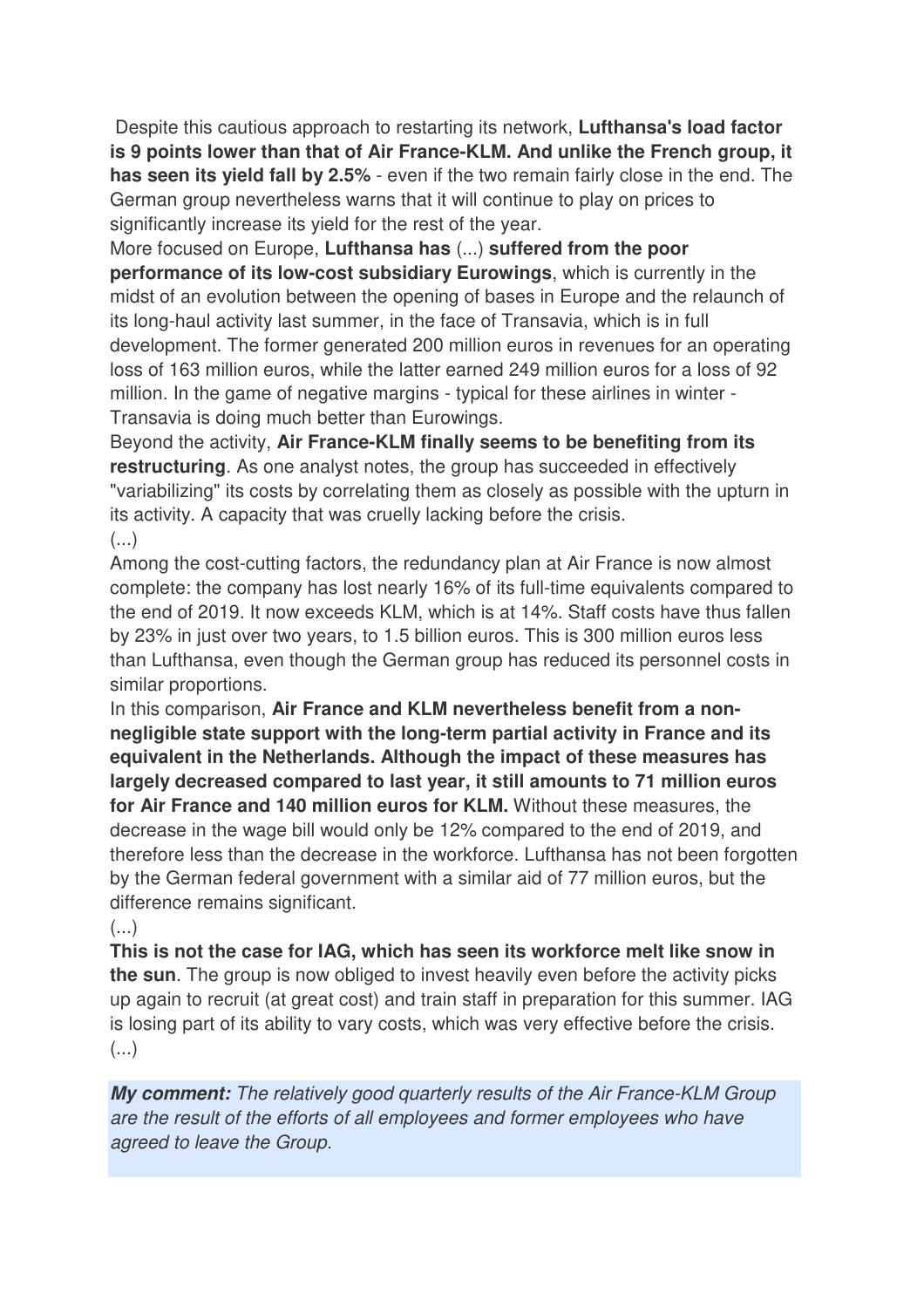*The effects of these efforts should last and thus enable the Air France-KLM Group to continue its recovery.*

## **> Air France-KLM Seeing a Gradual Revival in Transatlantic Business Travel**

(Bloomberg source) May 12 -- **Air France-KLM is seeing a gradual recovery in business travel** as companies begin sending employees to in-person meetings and conferences after a hiatus during the Covid-19 pandemic.

"It's really coming back" on French domestic and North Atlantic long-haul flights, Anne Rigail, head of the carrier's French arm, said at a press conference Tuesday in Paris. "**The last two months have shown the recovery of some major global accounts**."

Air France-KLM said last week that strong travel demand would allow a return to profitability this summer, with business travel back to about 70 percent of its normal level in the North Atlantic. Long-haul business and premium economy travel accounted for a significant portion of the network carriers' profit margin before the health crisis - and it's unclear whether it will return as it did before.

"Every week we get a little bit more," Anne Rigail said of business travel. "It's a lot of corporate team events and business negotiations. You can't do everything on Zoom

. "

**The carrier is confident that business travel will return to North America "at a pretty high level,"** she added.

(...)

**My comment:** *Generally, at the end of the crisis, leisure travelers are the first to return, followed a few months later by business travelers.* 

*The recovery of the leisure business is now a fact, it remains to hope that the business activity will quickly recover, for the great benefit of airlines.*

### **> Air France-KLM code-share agreement with IndiGo enters into force**

(source: Journal de l'Aviation) May 13 - **Air France-KLM and IndiGo have just completed the code-share agreement announced last December**. Thanks to this new partnership, Air France and KLM customers will have access to 30 new destinations in India. Conversely, passengers of India's largest airline will have access to Air France and KLM's global network, with more than 300 destinations, including 120 in Europe and around 50 in the Americas.

As a reminder, Air France and KLM already serve 4 destinations in India from their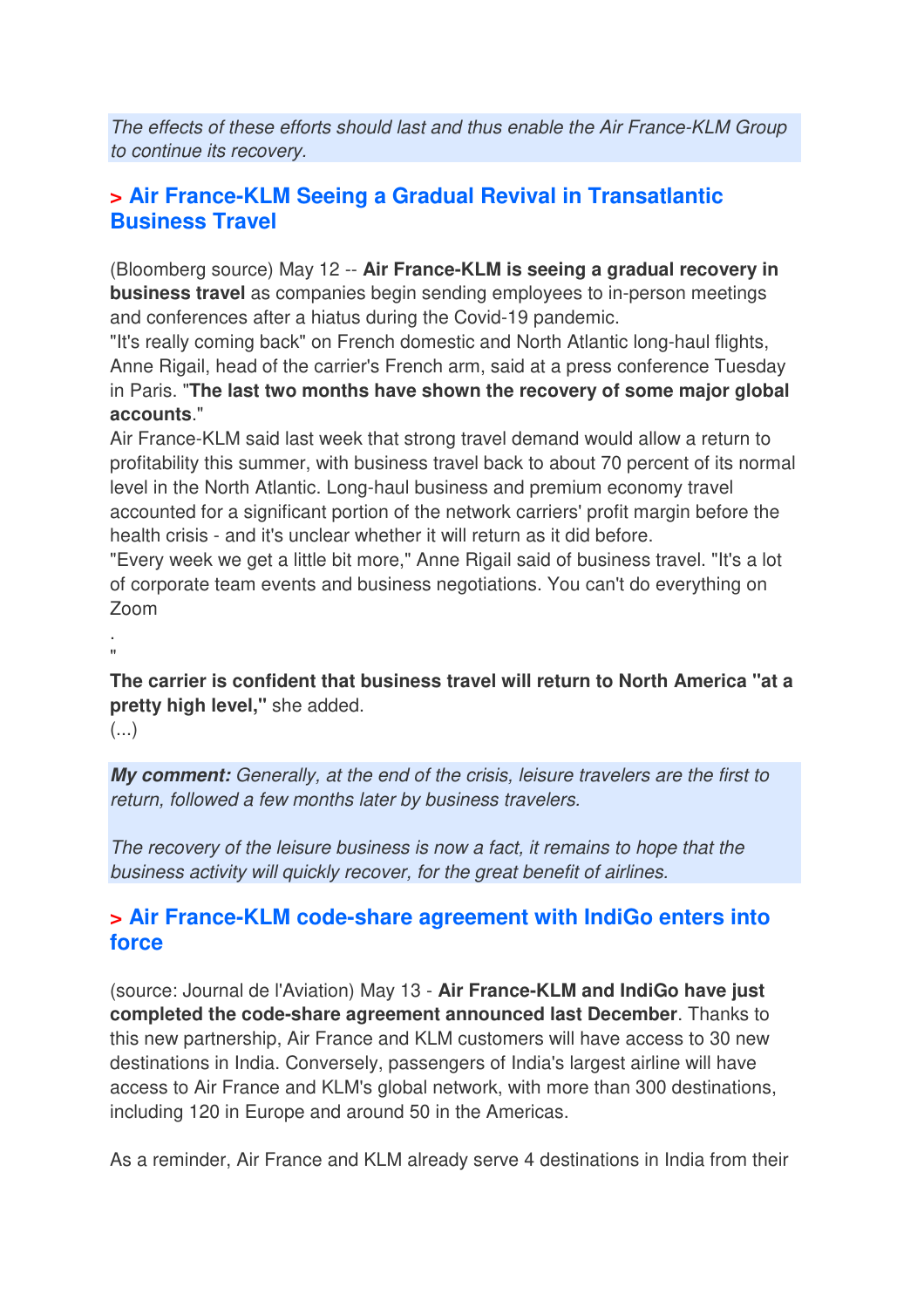respective hubs at Paris CDG and Amsterdam: Delhi, Mumbai, Chennai and Bengalore (only AF). **The Air France-KLM group was initially a partner of Jet Airways, which was forced to suspend operations in April 2019 due to a lack of cash**.

**My comment: It** *should be noted that Jet Airways conducted a first test flight last week.* 

*Commercial operations are expected to resume by the end of the year.* 

## **> ITA Airways: buyer to be announced in late June**

(source Air Journal) May 12 - **Italian Economy Minister Daniele Franco said Wednesday that the goal of selling the company that has replaced the defunct Alitalia as Italy's national airline since October 15 remains set for the end of next month, with** May 23 being the deadline for firm bids.

**By mid-April, only three candidates had submitted "expressions of interest": the Lufthansa group, allied with the Italian-Swiss cargo and cruise giant MSC; the Air France-KLM group, allied with Virgin Atlantic and Delta Airlines** (the four forming a transatlantic joint venture, even if Delta is not expected to invest) **and the Certares fund; and the Indigo Partners fund**, owner of the low-cost carriers Wizz Air, Frontier Airlines, Volaris and JetSmart. **They have all had access to the data room (financial data room)**, said the minister in Parliament. The finalization of the sale is not expected before December.

 $\left( \ldots \right)$ 

It should be remembered that Rome will initially retain a minority stake (and no right of control) in ITA Airways. The government is said to be in a hurry to complete the transaction, in order to avoid any new obstacle to privatization "internally or externally".

Giovanni Fiori, former commissioner in charge of Alitalia, explained last month in Corriere della Sera why he thinks the German proposal is the best: "MSC would further develop its cargo portfolio, Lufthansa would remain leader in the business segment and would strengthen in the tourism segment to and from our country. His argument: Germany and Italy "are complementary", the former being a passengersending country while the latter is a passenger-receiving country - just like France: "that's why any Air France offer would be optimal neither for ITA nor for Italy".  $\left(\ldots\right)$ 

**My comment:** *In a recent interview with TourMaG magazine, Elyes Mrad, the managing director of Certares (a New York-based investment fund) spoke of his perception of the tourism sector in France as follows:* 

*"This is our core business. It's our core business. We make our living from it and*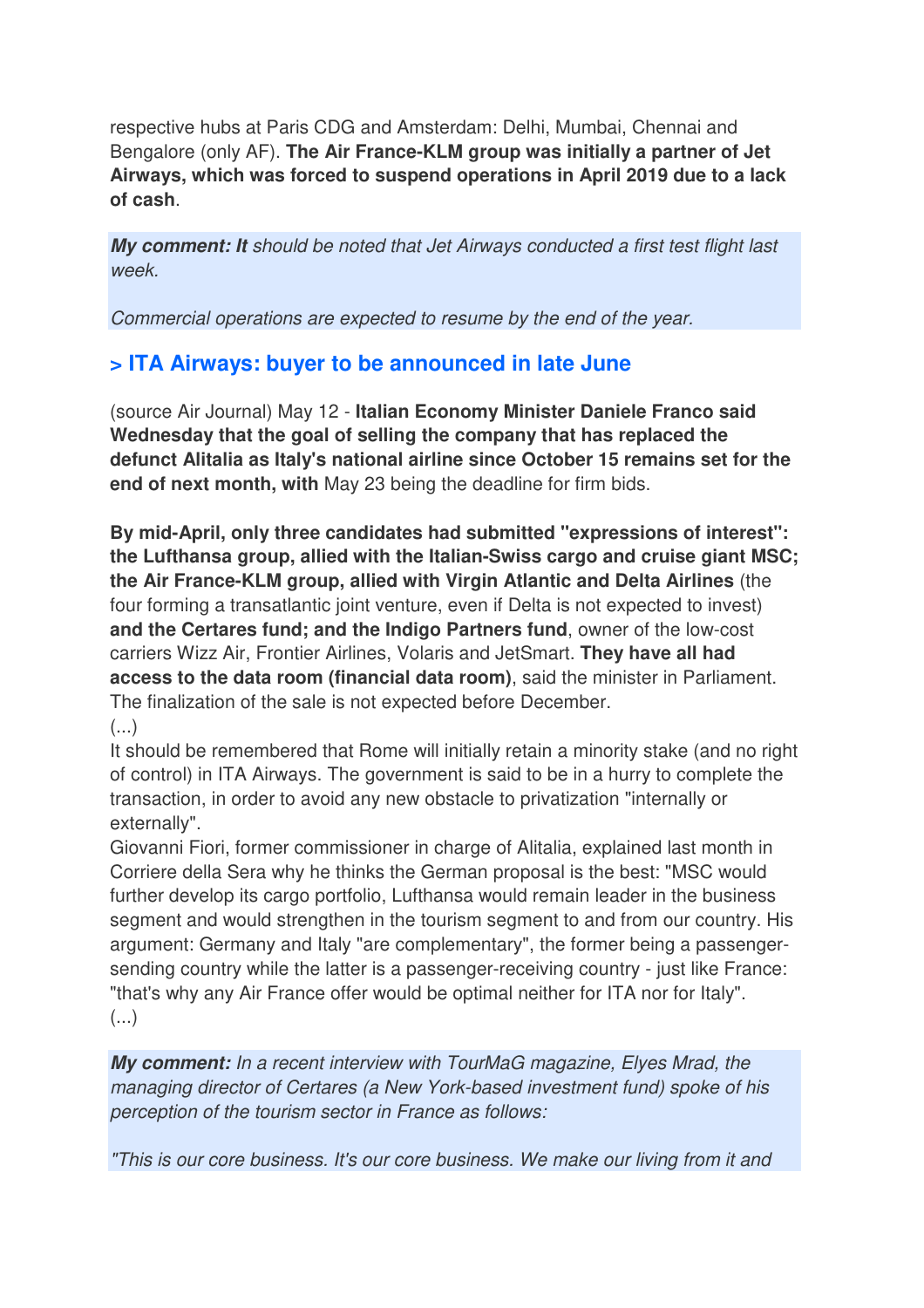*we believe in it 200%. Moreover, we have made a lot of investments during the crisis. All our money is invested in this sector, so we have no doubt.* 

*We know that there will be changes, but we are confident that it will recover. It is a sector that represents between 7 and 15% of the GDP of countries like Greece, Portugal or France, but also worldwide.* 

*For us, the importance of tourism in the relational aspect, cultural exchange and business, makes that the sector will not disappear.* 

*After two years of crisis, living at home, people will want to travel again. We have no doubt about that".* 

*The Air France-KLM Group and its partners will have to convince the Italian government that the links formed within Skyteam are sustainable.*

## **> Emirates aims to return to profitability this year**

(Source: Journal de l'Aviation) May 13 - **Emirates has released its annual results for 2021-2022 (ending March 2022) and is pleased with its turnaround**. **The group** recorded an 86% increase in revenues to \$18.1 billion, despite the continuing health crisis and thanks to the lifting of restrictions, and **managed to divide its losses by six to still record a \$1 billion deficit.** An acceleration of the recovery was noted in the second half of the year. He recalls that **he also received support from the government of Dubai to the tune of 954 million dollars.**  As the year progressed, the airline was able to gradually re-establish its network and then increase its frequencies, offering average capacities up 47% compared to the previous year. Its turnover almost doubled (+91%) to 16.1 billion dollars and its loss was reduced from 5.5 to 1.1 billion dollars. It warns, however, that the evolution of exchange rates and fuel prices have been very unfavorable. It has also tripled its number of passengers (19.6 million) but **its load factor remains relatively low, at 58.6%,** and revenue per passenger kilometer is down 10%. As for the fleet, it has 262 aircraft in its fleet (it has received its last five A380s and withdrawn a 777-300ER and a freighter) and is still waiting for 197 on order

**Emirates SkyCargo has driven the business, generating 40% of the transport business' revenue and increasing its results by 27% year-on-year**. Although volumes carried increased by 14%, yield decreased by 3% due to the easing of pressure on capacity caused by the widespread, albeit still partial, return to service of fleets worldwide.

 $\left( \ldots \right)$ 

.

**My comment:** *Emirates is struggling to break even. The Gulf airline is more sensitive than its European or American competitors to the weak recovery of the*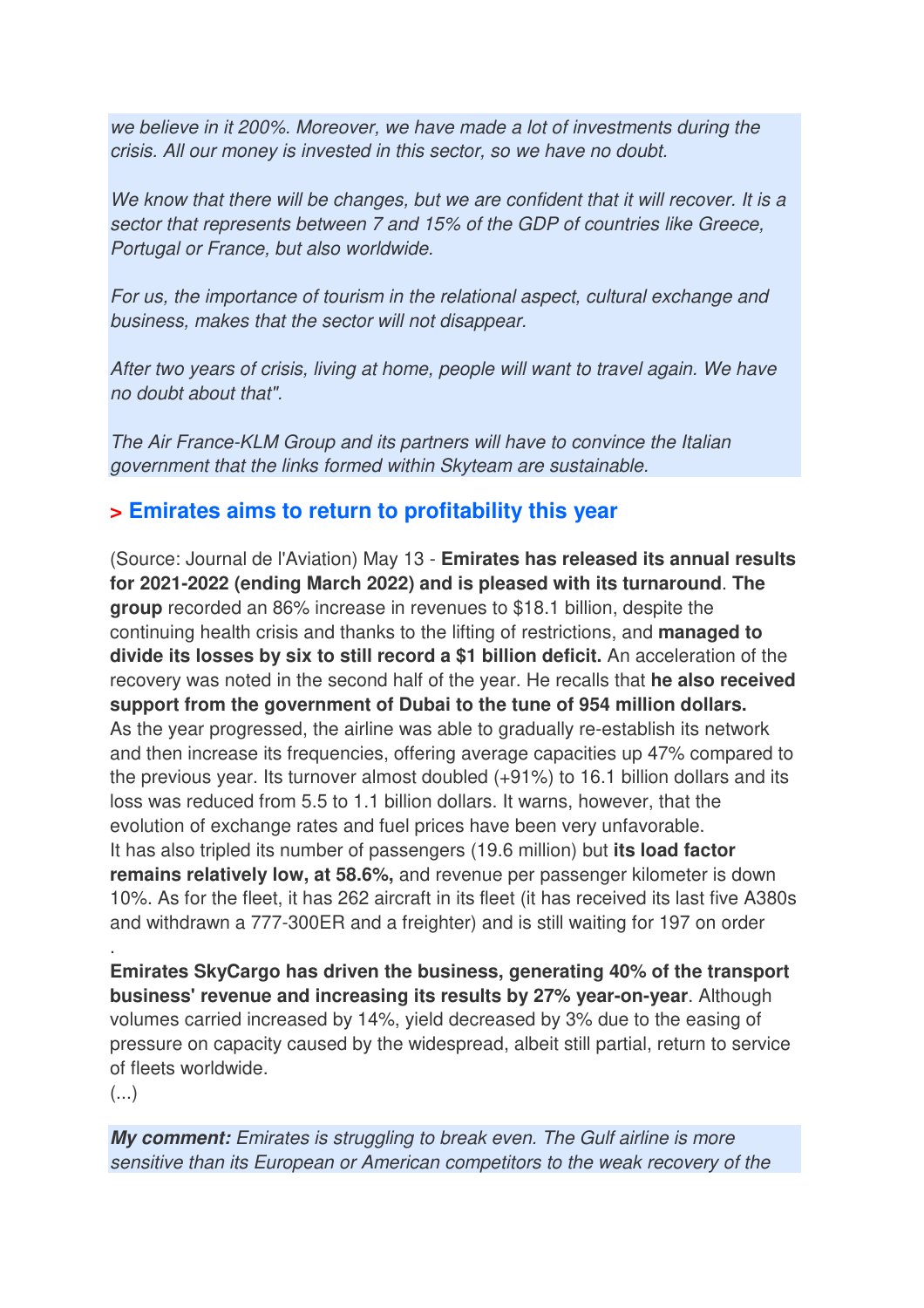### **> Lufthansa orders 10 Boeing 777 freighters, including 7 Boeing 777-8F**

(source Air & Cosmos) May 10 - (...) **Lufthansa does not intend to wait until 2027 to take advantage of the air cargo market's rising tide. Hence its decision to acquire two additional first-generation Boeing 777Fs** and to take back a third one that was initially intended for another carrier. As a result, the aircraft is expected in the next few weeks. Similarly, Lufthansa has decided to extend the leases on two 777Fs. "Global demand for airfreight remains very high and the global supply chain remains disrupted," the airline said.

**These various orders are part of the negotiations between Lufthansa and Boeing following the announcement of a new postponement in the Boeing 777-9 program, with the first aircraft expected to arrive in 2023 but not until 2025**. As a result, rather than apply penalties, Lufthansa has taken additional 777Fs and 787-9s, initially intended for other customers (who have cancelled). These seven aircraft will be delivered in 2025 and 2026. At the same time, the airline is accelerating deliveries of 787-9s already ordered to 2023 and 2024.

**My comment:** *The air cargo business has been booming since the beginning of the health crisis.* 

*Nevertheless, caution is called for: what will happen when air links with Asia have resumed (the lack of bunkers is cruelly felt) and sea freight has caught up with the delivery delays?*

## **> Brazil's Gol and Colombia's Avianca form a new group**

(source AFP) May 11 - **Colombian airline Avianca and Brazilian Gol announced Wednesday their union within the same group, Abra, a new heavyweight in the sector in Latin America.** 

Avianca and Gol "will keep their brands, their staff and their culture", while benefiting from "greater efficiency and investments made by the same group", explained the companies in a statement sent to AFP.

 $\left( \ldots \right)$ 

.

The agreement between the majority shareholders of the two companies for the creation of this holding company - whose headquarters will be based in London must still be validated by the financial authorities of their respective countries. The Abra group will also control Viva's

operations in Colombia and Peru. It will also have a minority stake in Chile's Sky Airline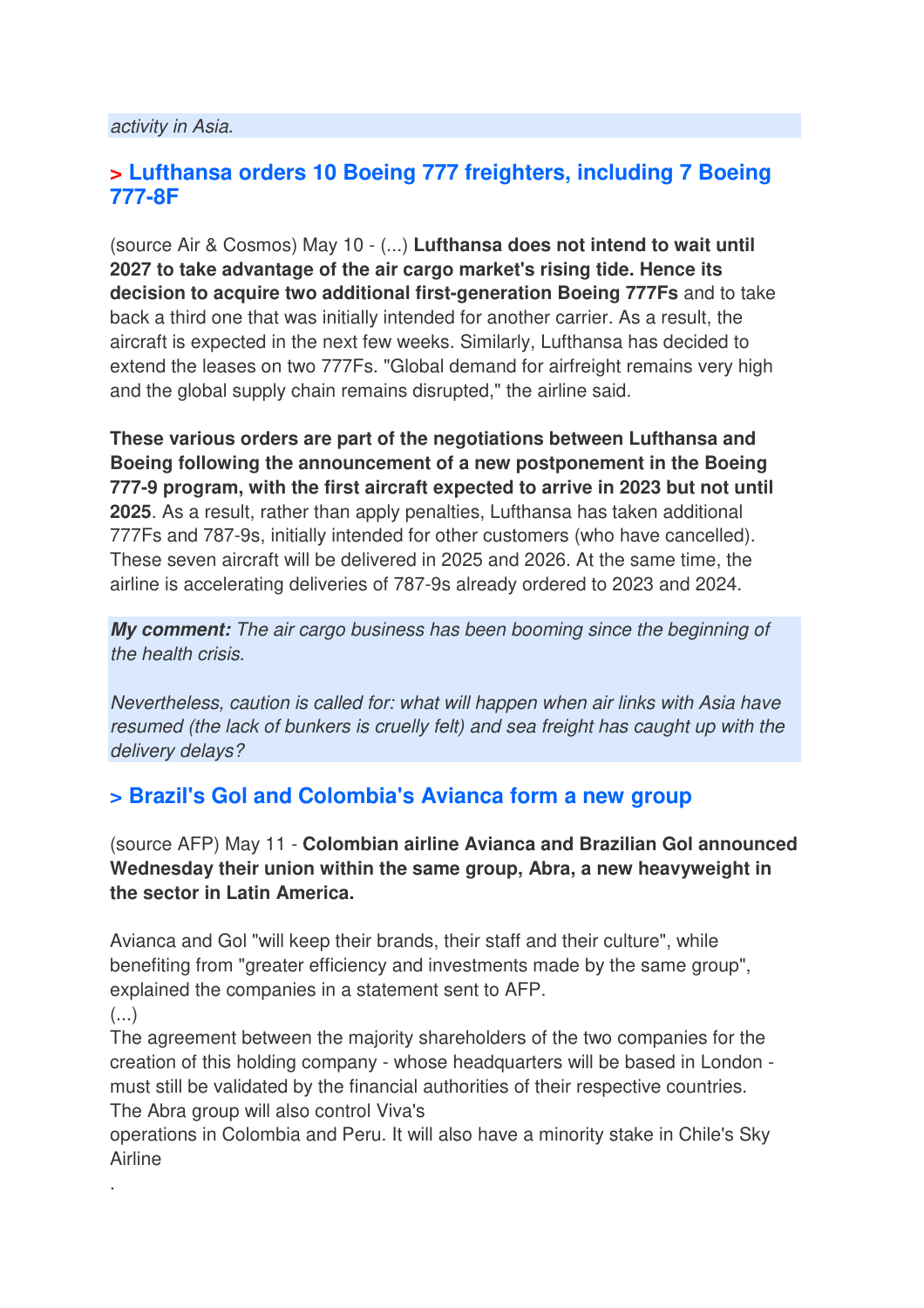#### **Gol and Avianca said that "investors have committed to pay \$350 million in shares of the new group".**

 With a fleet of more than 140 aircraft, Gol is the second largest airline in Brazil in terms of market share, with 33.6%, behind Chilean-Brazilian Latam (35.1%)

Avianca, which has more than 110 aircraft, is the market leader in Colombia and Ecuador.

.

**My comment:** *After the LATAM group, created in 2010 by the merger between LAN (Brazil) and TAM (Chile), here is Abra, a second group of airlines focused on Brazil.* 

*The Air France-KLM group has had an agreement with the company GOL since 2017, while Delta Air Lines acquired a stake in LATAM in 2019, without this generating any difficulties.* 

*The agreement between Air France-KLM and GOL mainly covers routes between Europe and South America, while the agreement between Delta Air Lines and LATAM only includes routes between North and South America.*

### **> The European Parliament wants to strengthen the overhaul of the carbon market**

(source Les Echos) May 16 - **The overhaul and extension of Europe's carbon market, the cornerstone of its climate ambitions, is entering its final stretch**. On Monday and Tuesday, the European Parliament's Committee on the Environment, Public Health and Food Safety will adopt its amendments on the key texts of the project, with the aim of accelerating this extension of the "polluter pays" principle.

According to the amendments negotiated in advance between political groups, **the "Envi" committee should thus recommend tightening the timetable for the gradual abolition of "free quotas" granted to many industrial sectors.** For the sectors that will be covered by the future carbon tax at the borders, an amendment schedules their extinction from 2025 to 2030, whereas the European Commission's initial project mentioned the period 2026-2035.

The implementation of this carbon tax at the borders, whose principle was validated in March by the Member States, should be based on this tightened timetable 2025- 2030, ask the MEPs. The two issues are in fact linked: **the EU border tax on products with a poor carbon footprint should replace free allowances as a tool to defend the competitiveness of European companies.** If the two systems were to coexist, Europe would risk contravening the rules of the World Trade Organization (WTO).

The Parliament will thus put pressure on the States, which are also in the process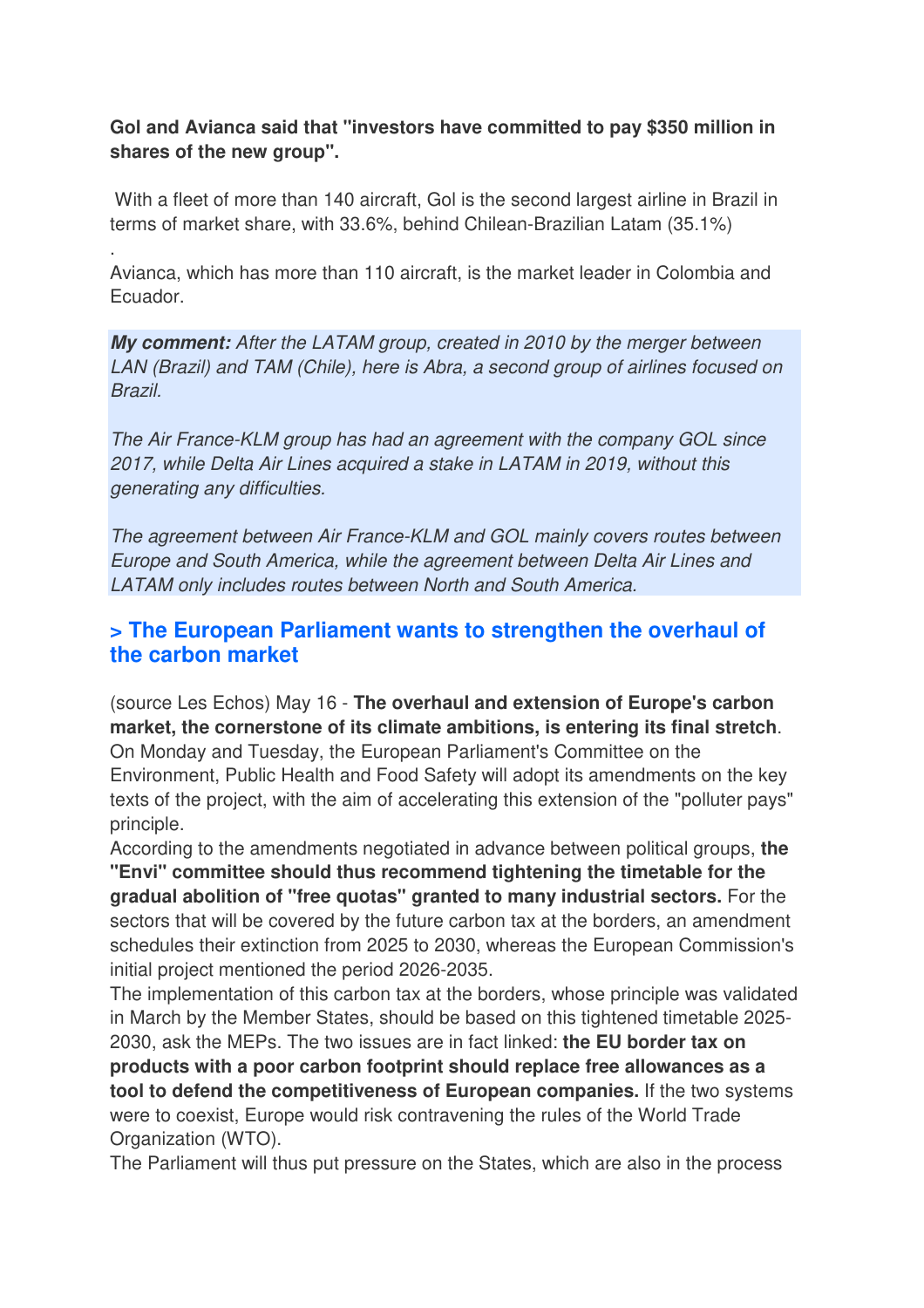of arbitration and fine-tuning. On Friday, the experts and diplomats of the EU-27 held a new working meeting in the Council, where the French presidency hopes to reach an agreement before the end of its mandate in early July. Such a timetable would give hope for a final agreement between institutions before the end of the year.

Discussions are still tense on the pace of tightening the market, through a gradual decrease in quotas on sale. But **some certainties are already emerging, such as the fact that the maritime sector, which is currently exempt, and the aviation sector, three quarters of whose emissions are covered by free allowances, will be caught up.** 

**The Parliament** and the Council are in favor of this by comfortable majorities, and the former **even has another snake in the arm for the airlines: an amendment calls for this carbon tax to apply not only to intra-EU flights, but also to all flights departing from Europe**. The Brussels Chamber, which is expected to adopt the final version of the text in the June plenary session, is also considering the possibility of extending the scope of the vessels and routes concerned to maritime transport.

(...)

**My comment:** *The acceleration of the timetable for the abolition of free quotas can be considered as good news in the fight against global warming.* 

*But the fact that the carbon tax applies to all flights departing from Europe is likely to favor non-European airlines at the expense of European airlines.* 

*If this measure were to be implemented, all flights of Lufthansa, IAG and Air France-KLM would be affected, unlike those of Gulf carriers, for example.*

## **Bonus Articles**

## **> Three new tracks for the hydrogen aircraft**

(source ) May 11 - **The FlyZero project, led by the Aerospace Technology Institute and supported by the UK government, has developed three aircraft concepts that illustrate the potential of liquid hydrogen in achieving zero emissions aviation. The study also identifies critical technology nodes to work on**.

#### **#1 A regional aircraft concept (75 passengers, 1,500 km range)**

This regional aircraft market segment is considered the gateway to a first hydrogen aircraft, feasible by 2026 according to the study. And while this sector accounts for only 7% of overall aviation emissions, a regional aircraft has the highest emissions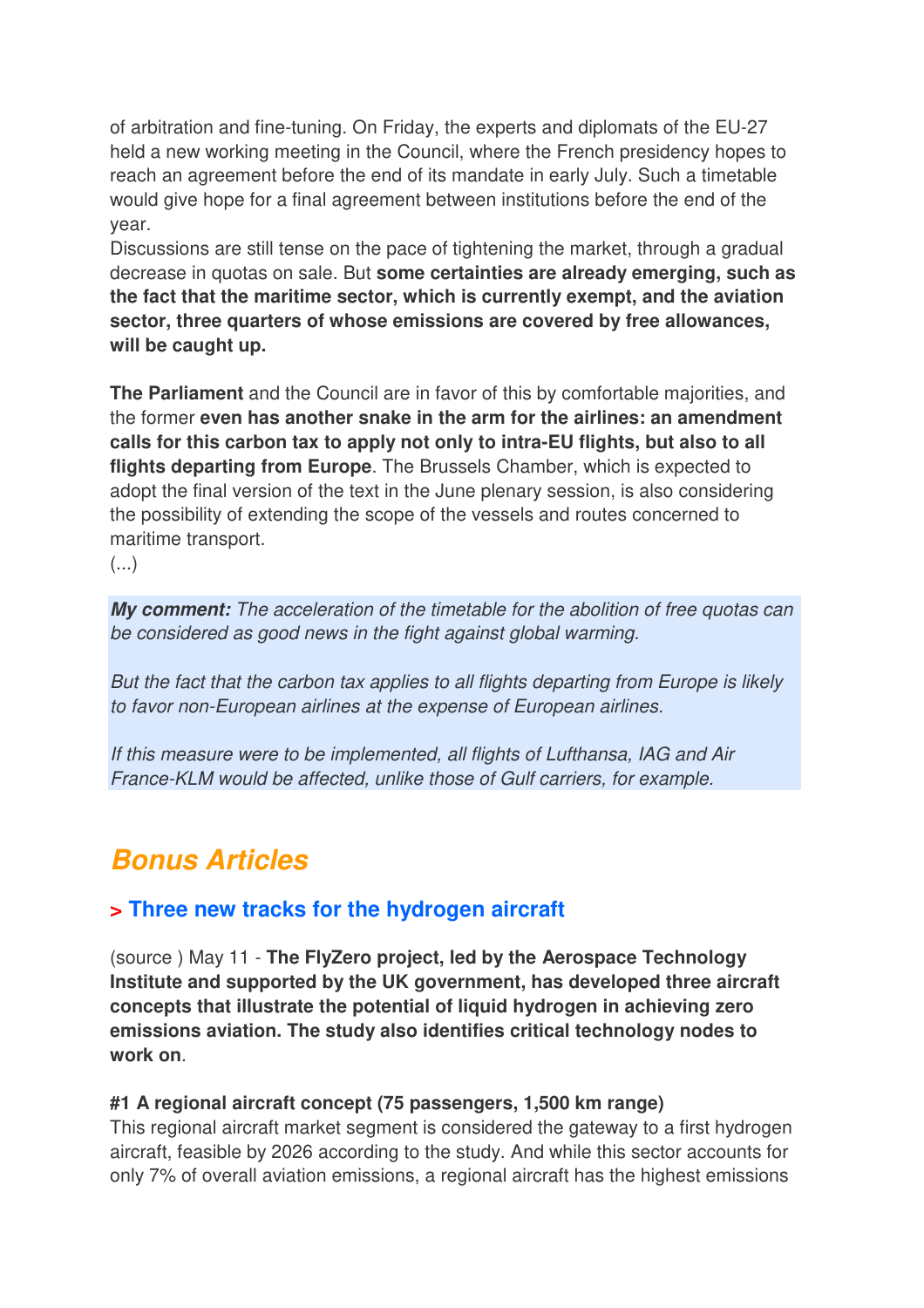per passenger kilometer. The FlyZero project has taken the ATR72-600 as its reference aircraft. Its concept aircraft is based on fuel cell technology that converts hydrogen into electricity, powering electric motors with propellers. The advantage of a fuel cell aircraft is that it emits only water and no harmful gases such as CO2, NOx or particles. The concept aircraft is comparable in size to the ATR72-600, but the fuselage diameter would be increased to store hydrogen, which is more voluminous than kerosene. The propulsion system would consist of six electric motors, which would increase the aircraft's takeoff performance compared to a conventional twin-engine aircraft. However, the range of 1,500 km would be half that of the reference aircraft

#### **#2 A narrow-body aircraft concept (180 passengers, 4,400 km range)**

.

.

.

The single-aisle market will account for about 67% of commercial aircraft sales between 2030 and 2050. It is therefore unlikely that any aircraft manufacturer will take the risk of launching its first hydrogen aircraft in this segment, given its strategic importance. The reference aircraft taken by FlyZero is the A320neo. The project points to the airport hydrogen refueling infrastructure as a major challenge. This is why FlyZero's concept is based on a design that carries enough hydrogen for a round trip flight.

Given the size and weight of this concept aircraft, FlyZero favors the use of conventional hydrogen-fueled gas turbines that are more powerful than CAPs. The concept aircraft proposes to install the hydrogen tanks in the fuselage rather than in the wings, where kerosene is usually stored. This results in a duck-like aircraft architecture, with lifting surfaces on the front of the aircraft, and longer, slimmer wings with better aerodynamic performance

#### **#3 A mid-size aircraft concept (279 passengers, 10,000 km range)The**

older generation aircraft used as a reference is the B767-200ER. According to the FlyZero

study, this aircraft concept would be more accessible to hydrogen technology because it would serve a smaller number of airports, more likely to be equipped with hydrogen refueling. Here again, hydrogen-powered gas turbines would be preferred, due to the aircraft's power requirements. Hydrogen storage is identified as an important technological challenge given the aircraft's range. It would be incorporated into the aircraft's fuselage and completed by two tanks at the front of each wing

The size of the fuselage would therefore be significant, affecting the aerodynamic performance of the aircraft. **The cooling of the liquid hydrogen remains a major challenge which is not analyzed in the study. The safety and thus the certification of the aircraft also remain critical issues. Finally, the question of setting up a green hydrogen supply chain is underlined as a prerequisite for the launch of a zero-emission aircraft.**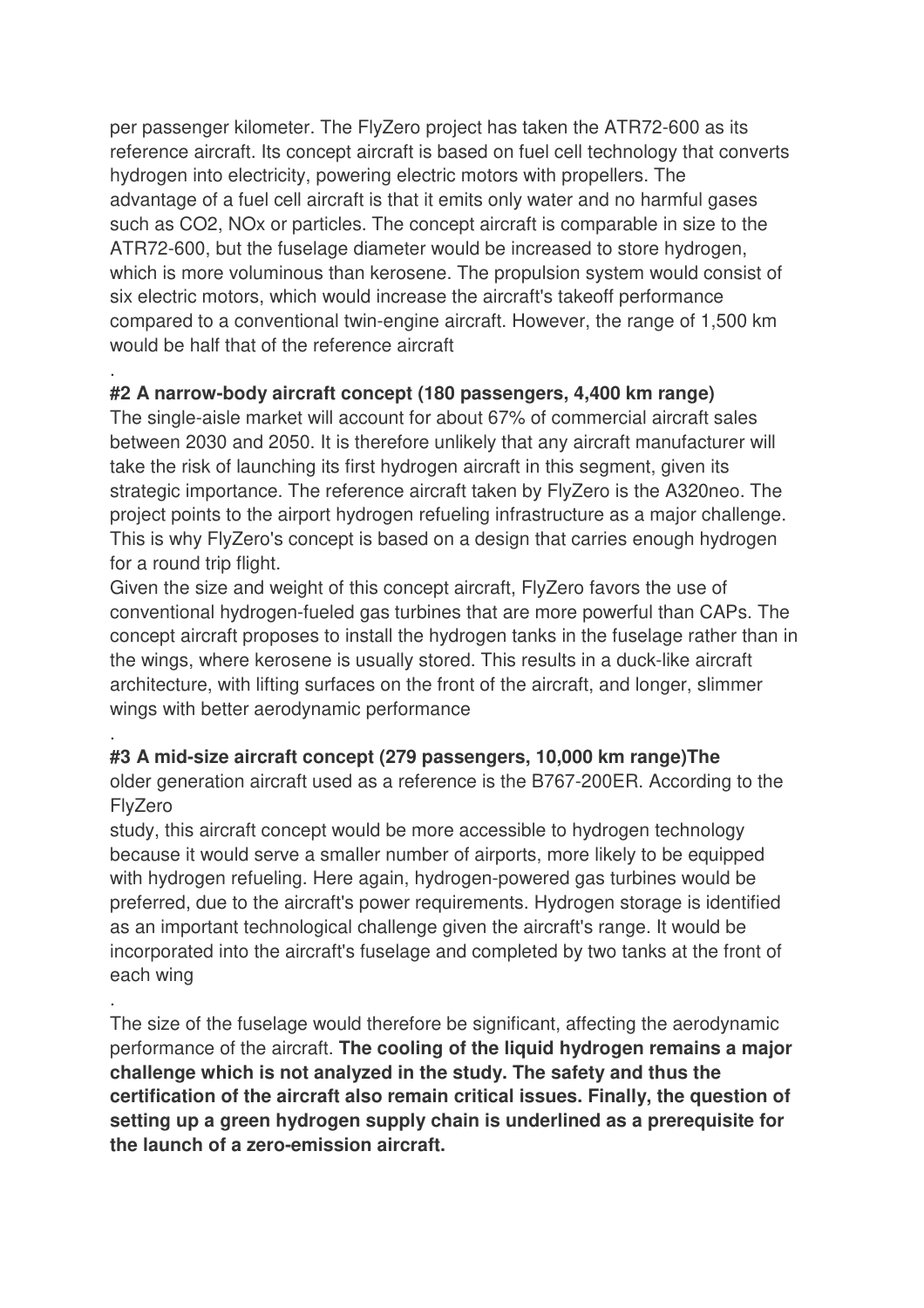

**My comment:** *The storage of liquid hydrogen is to date the main hurdle still to be overcome.* 

*The following article, from Airbus, clearly states the problem.*

.

.

## **> How to store liquid hydrogen for zero-emission flight**

(source Airbus) December 13, 2021 - (...) Hydrogen is one of the most promising technologies for reducing the climate impact of aviation. When produced from renewable energy sources, it emits no CO2. Significantly, it provides about three times the energy per unit mass of conventional jet fuel and over 100 times that of lithium-ion batteries. This makes it well suited to powering aircraft.

However, **storing hydrogen on board an aircraft poses several challenges**. Hydrogen can provide more energy by mass than kerosene, but it provides less energy by volume. At normal atmospheric pressure and room temperature, you would need about 3,000 liters of hydrogen gas to get the same amount of energy as one liter of kerosene.

Obviously, this is not feasible for aviation. **An alternative would be to pressurize the hydrogen to 700 bar** - an approach used in the automotive sector. In our example, this would reduce the 3,000 liters to just six

This may be a huge improvement, but weight and volume are critical for aircraft. **To go even further, the temperature can be lowered to -253°C.** This is when hydrogen turns from a gas to a liquid, increasing its energy density even more. **To return to our example, four liters of liquid hydrogen would be equivalent to one liter of standard jet fuel.** 

**Maintaining such a low temperature requires very specific storage tanks**. They currently consist of an inner and outer tank with a vacuum in between, and a specific material, such as MLI (Multi-Layer Insulation) to minimize heat transfer by radiation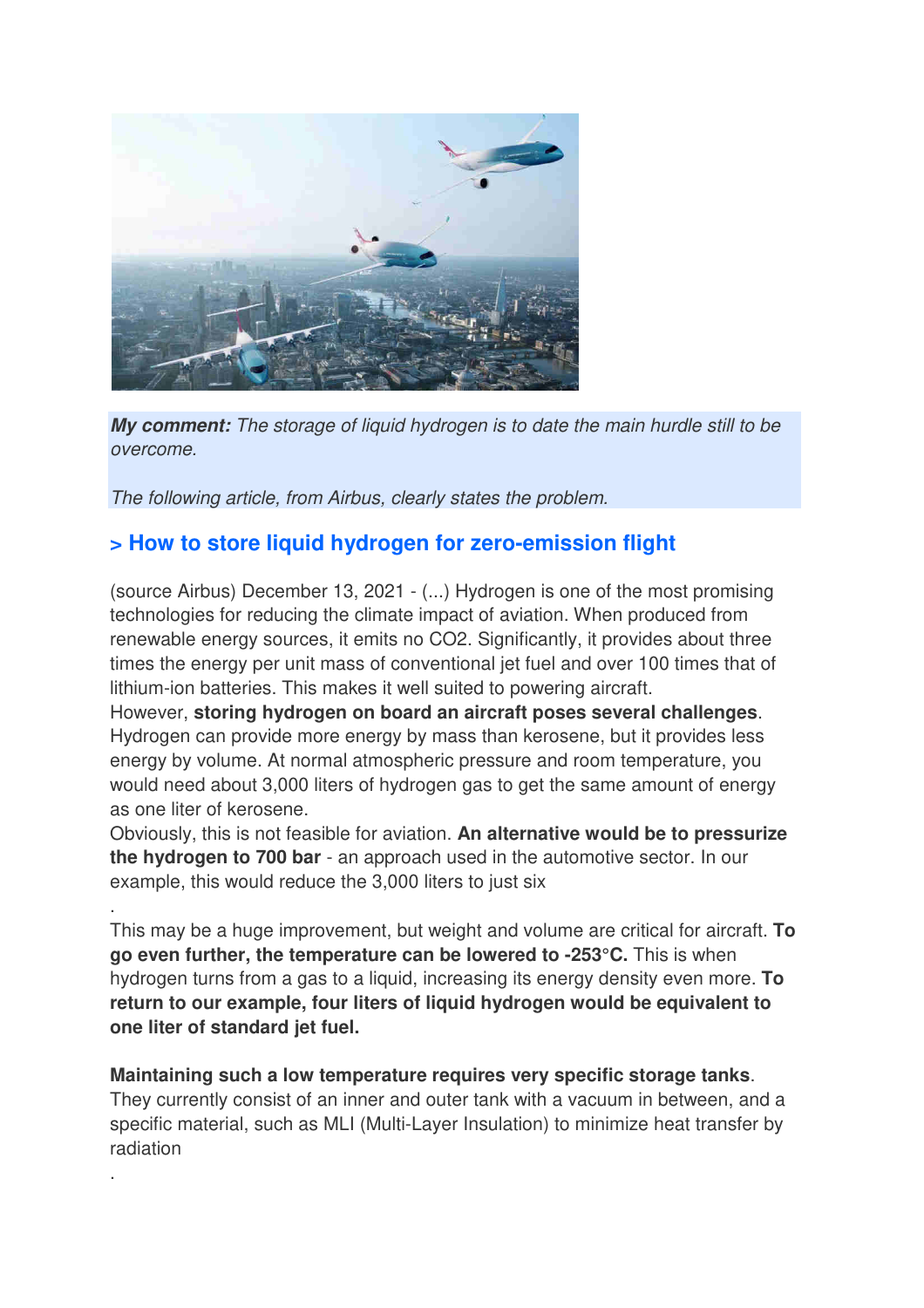**Cryogenic liquid hydrogen storage tanks are already used in several industries, including aerospace, which** gives us a good idea of what is at stake. Airbus's involvement in Ariane, for example, has provided knowledge about system installation, cryogenic testing and fuel ballooning management, and how to build the internal tank itself

**But while there are synergies between space flight and aviation, there are also many important differences. Safety requirements are different from those for space launchers, as hydrogen storage tanks for commercial aircraft would have to withstand about 20,000 takeoffs and landings and would have to hold hydrogen in a liquid state for much longer.** (...)

## **End of the press review**

.

### **> Air France-KLM Annual General Meeting on Tuesday 24 May 2022**

**The Air France-KLM Annual General Meeting will be held on Tuesday, May 24, 2022 at the Hilton Hotel in Roissy**. For the first time since 2019, it will be held in person. It will be broadcast live via webcast on the Group's website.

All the documents relating to the Annual General Meeting are available on the Air France-KLM Group website, on the Shareholders page, under the heading Annual General Meeting. This includes the resolutions that will be submitted to the vote of the shareholders.

As in previous years, **I suggest that those of you who are shareholders of the Air France-KLM Group give me your proxy**.

I have published Flash n°95 on how to proceed.

### **> Advice for employees and former employees who are shareholders**

You will find on my navigaction site the modalities of access to the managers' sites.

To avoid forgetting to change your contact information each time you change your postal address, **I advise you to enter a personal e-mail address**. It will be used for all correspondence with the management organizations.

Keep all the documents related to your Air France-KLM shares in one place: all the letters you receive from the different managers, Natixis, Société Générale, your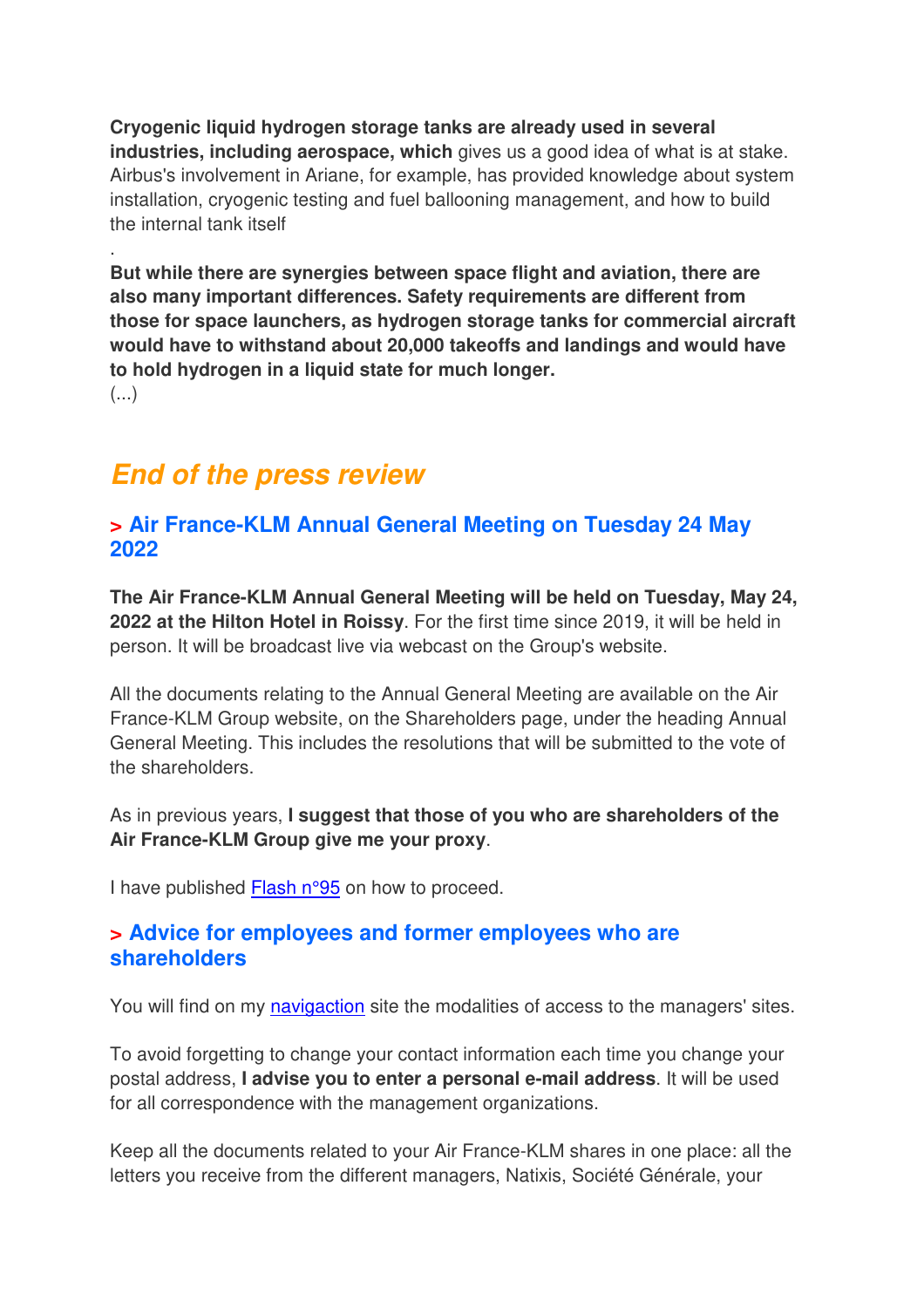personal financial institution if you bought your shares through it.

## **> My comments on the Air France-KLM share price trend**

**Air France-KLM shares** closed at **3.860 euros** on Monday 16 May. **It is down this week by -0.85%.** The good results of the Air France-KLM Group were undoubtedly overshadowed by the announcements of the strong increase in the price of kerosene and the lack of staff in airports for the summer season.

#### **It had fallen to €3.295 in early March.**

Before the coronavirus epidemic, Air France-KLM shares were at €9.93.



*Air France-KLM share price performance compared to IAG and LH over one year.* 

**Since March 2021, Air France-KLM's share price has evolved in much the same way as that of its two main European competitors,** the Lufthansa and IAG groups.

However, there has been a divergence since the beginning of the year. Lufthansa's share price is performing better than Air France-KLM's, probably because the recapitalization of Air France-KLM is taking so long.

IAG's share price is down sharply. The high level of debt of the Anglo-Spanish group is highlighted by analysts.

**The analysts' average (consensus) for AF-KLM shares is 3.26 euros**. The highest price target is 5.50 euros, the lowest 1.30 euros. You can find the details of the analyst consensus on my blog. I do not take into

account the opinions of analysts prior to the beginning of the health crisis.

**Brent crude oil** (North Sea) is **down this week by \$3 to \$106**.

#### **Since mid-February, it has been yo-yoing between \$100 and \$120.**

At the beginning of March, Brent had reached \$132, close to its record of \$150 (in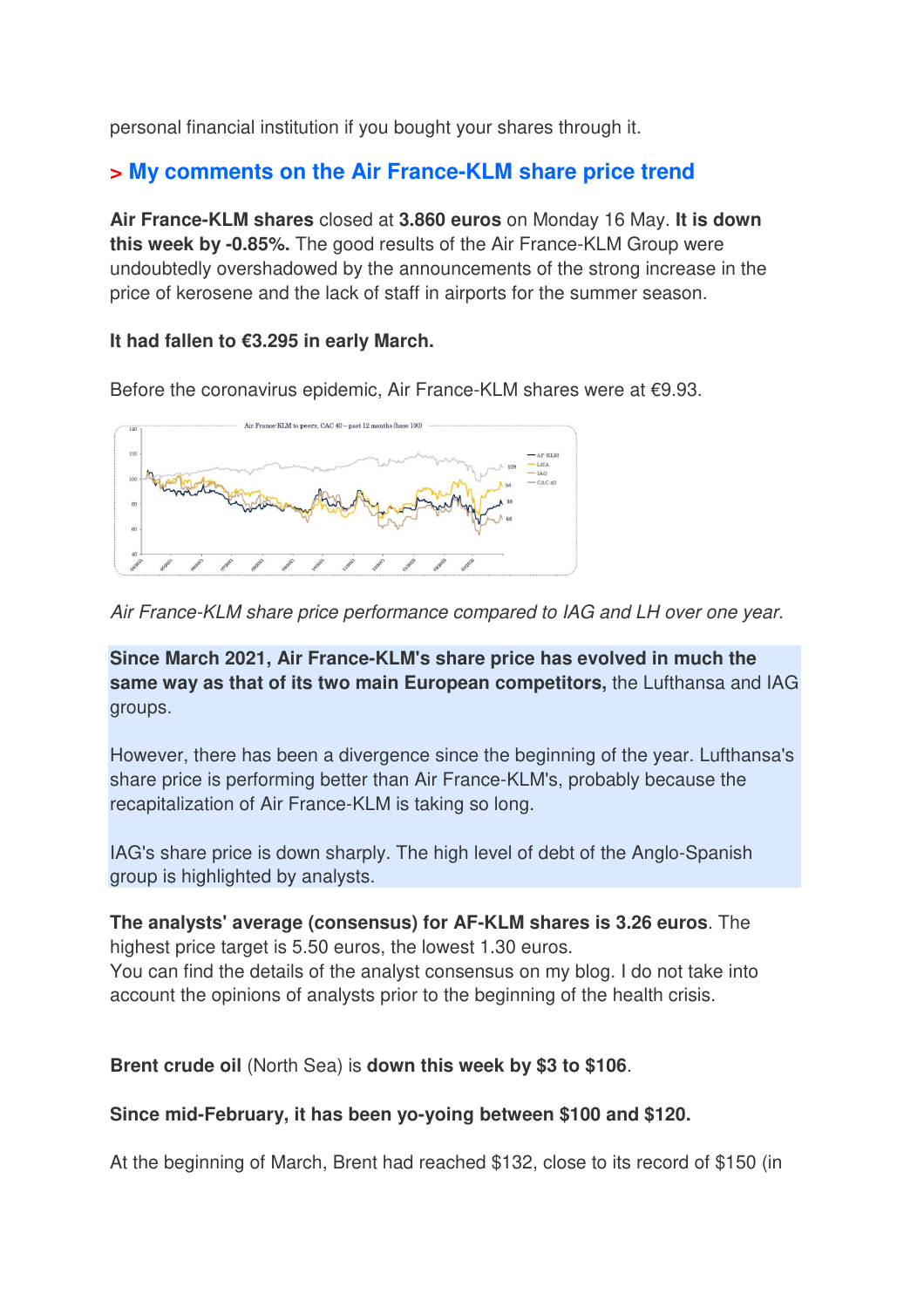#### 2008).

At the end of October 2020, it was at a low of \$37.



*Evolution of oil prices over ten years. The sharp drop corresponds to the beginning of the Covid-19 epidemic.*

#### **This information does not constitute an invitation to sell or a solicitation to buy Air France-KLM shares.**

You can react to this press review or send me any information or thoughts that will help me better carry out my duties as a director of the Air France-KLM group.

### **You can ask me, by return, any question relating to the Air France-KLM group or to employee share ownership...**

See you soon.

To find the last press reviews of Monday, it is here

#### **If you like this press review, please pass it on.**

New readers will be able to receive it by giving me the email address of their choice.

# **| François Robardet**

## **Director of Air France-KLM representing the employees and former employees shareholders of PNC and PS. You can find me on my twitter account @FrRobardet**

When I was elected, I received the support of the CFDT and the UNPNCChis press review deals with subjects related to the Air France-KLM shareholding.